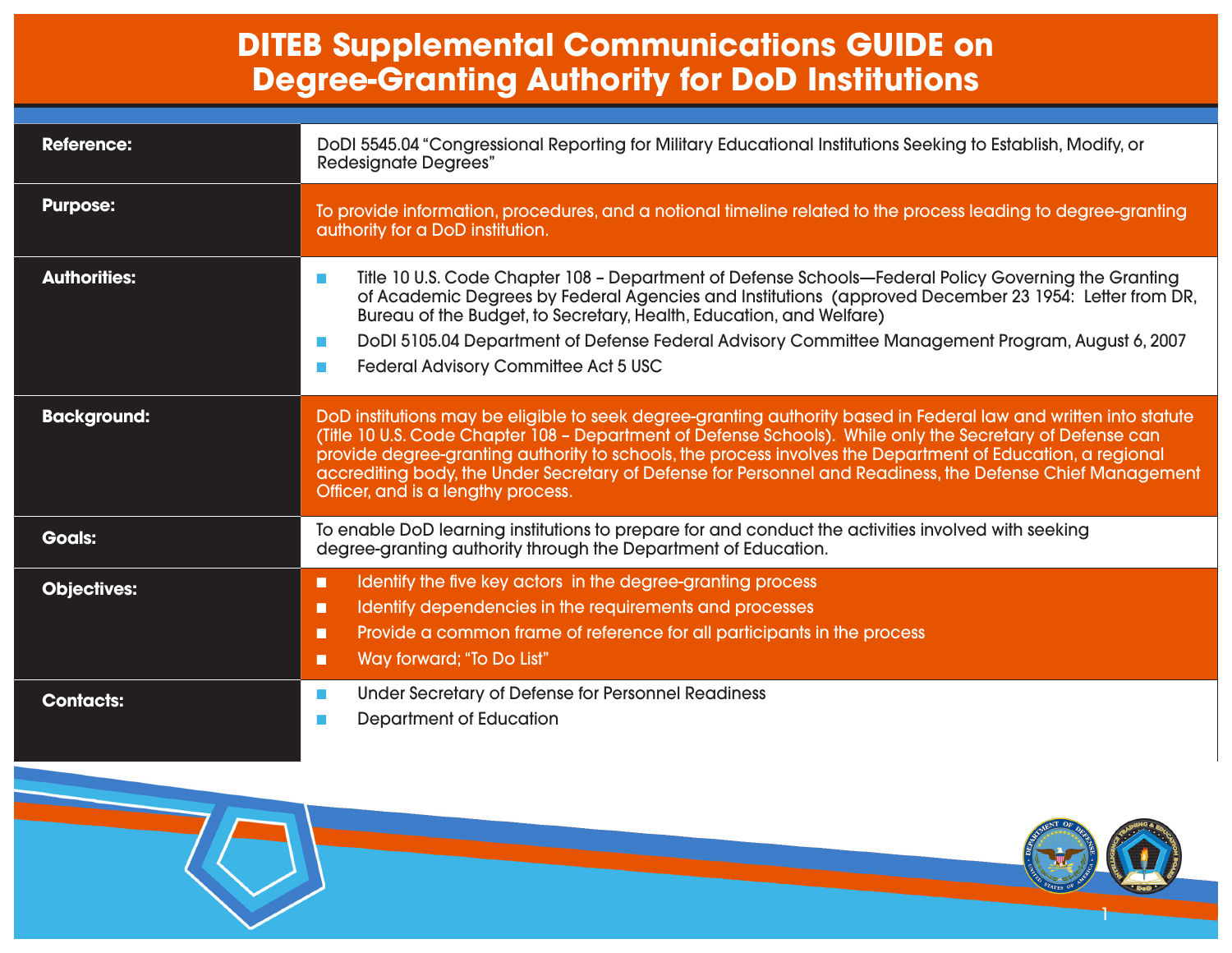#### **DITEB Supplemental Communications GUIDE on Degree-Granting Authority for DoD Institutions**

| <b>Guidance:</b>                                                 | Components should think carefully about the investment in becoming a degree-granting institution. The Degree<br>granting authority process and the institutional accreditation process are both lengthy and challenging.<br>Components can consider other options, such as articulation agreements with colleges and universities.<br>The implications for Federal agencies can be determined by answering the following three questions:<br>Are you ready to relinquish control of the standards and quality oversight of the program?<br>П<br>Are you prepared for the intrusive oversight of accreditation?<br>П<br>Are you prepared for the degree-granting process?<br>П<br>Business requirements often result in changes in focus of a DoD Program; however, when switching to regional<br>accreditation, the component becomes also accountable to external requirements. In higher education<br>context, this includes accreditors and the U.S. Department of Education.      |
|------------------------------------------------------------------|---------------------------------------------------------------------------------------------------------------------------------------------------------------------------------------------------------------------------------------------------------------------------------------------------------------------------------------------------------------------------------------------------------------------------------------------------------------------------------------------------------------------------------------------------------------------------------------------------------------------------------------------------------------------------------------------------------------------------------------------------------------------------------------------------------------------------------------------------------------------------------------------------------------------------------------------------------------------------------------|
| <b>Roles and Responsibilities:</b><br><b>Component/Applicant</b> | Components should think carefully about the investment in becoming a degree-granting institution. The Degree<br>granting authority process and the institutional accreditation process are both lengthy and challenging.<br>Components can consider other options, such as articulation agreements with colleges<br>and universities.<br>The implications for Federal agencies can be determined by answering the following three questions:<br>Are you ready to relinguish control of the standards and quality oversight of the program?<br>Are you prepared for the intrusive oversight of accreditation?<br>$\mathcal{L}$<br>Are you prepared for the degree-granting process?<br>Business requirements often result in changes in focus of a DoD Program; however, when switching to regional<br>accreditation, the component becomes also accountable to external requirements. In higher education<br>context, this includes accreditors and the U.S. Department of Education. |
| <b>Accrediting Body</b>                                          | Regional accreditation is the educational accreditation of schools, colleges, and universities in the United States<br>by one of six regional accrediting agencies. Accreditation, technically a voluntary process, is a means by which<br>colleges demonstrate to each other, and sometimes to employers and licensing agencies, that their credits and<br>degrees meet minimum standards. It is the self-regulation of the higher education industry.                                                                                                                                                                                                                                                                                                                                                                                                                                                                                                                               |

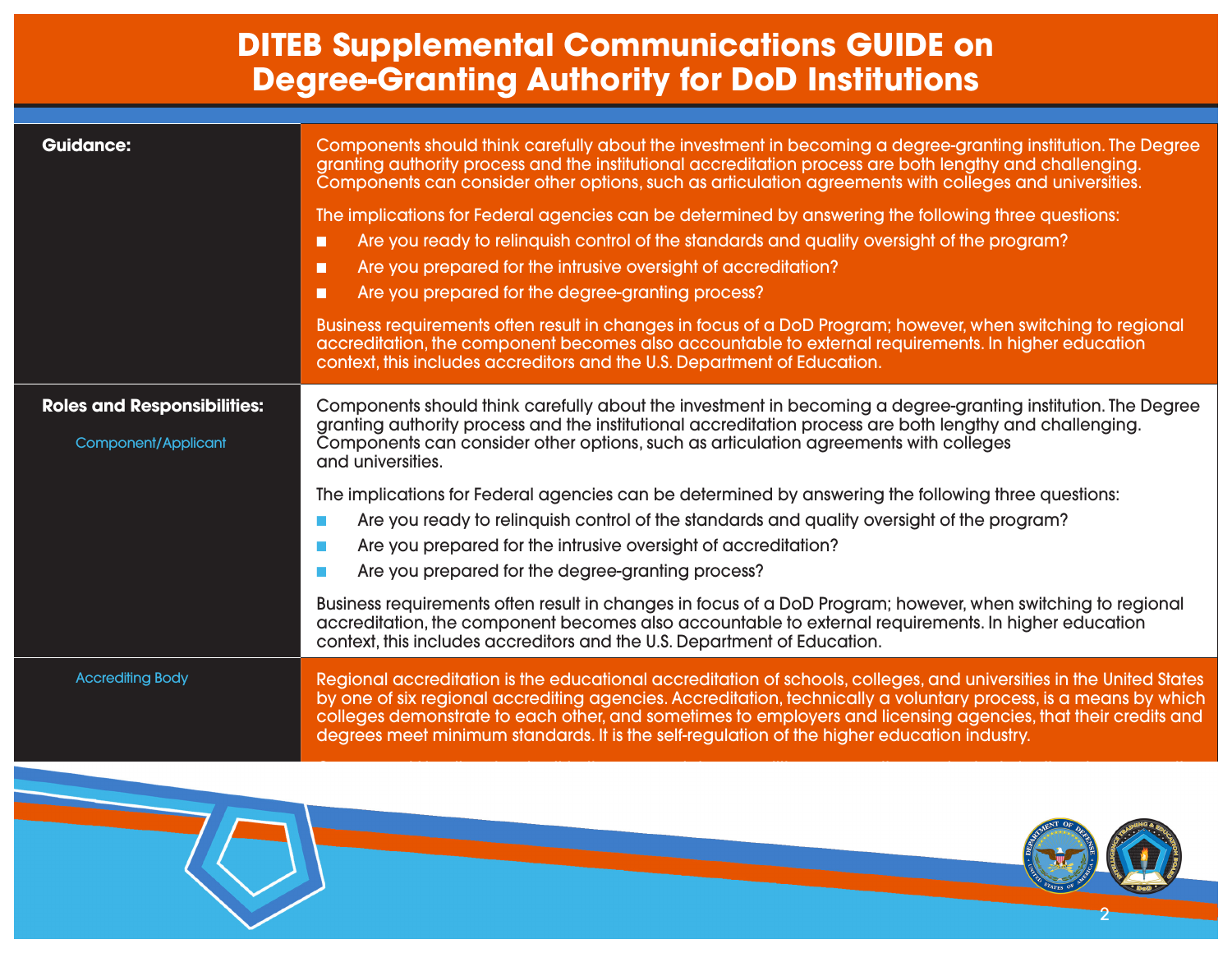#### **DITEB Supplemental Communications GUIDE on Degree-Granting Authority for DoD Institutions**

| Sponsor (USD(I)), USD(P&R)                                                        | Under Secretary of Defense for Intelligence (USD(I)) serves as the manager and owner of the DoD Instruction<br>that will provide degree-granting authority for the new degree-granting institution or program. The USD(I),<br>also advocates on behalf of the Component/Applicant as they go through the steps and interact with the<br>government members in the process.                                                                                                                                                                           |
|-----------------------------------------------------------------------------------|------------------------------------------------------------------------------------------------------------------------------------------------------------------------------------------------------------------------------------------------------------------------------------------------------------------------------------------------------------------------------------------------------------------------------------------------------------------------------------------------------------------------------------------------------|
| <b>Under Secretary of Defense</b><br>for Personnel and Readiness<br>$(USD(P\&R))$ | The Under Secretary of Defense for Personnel and Readiness is the Federal authority required to approve the<br>request for degree-granting authority.<br>Upon approval by NACIQI and the Committee for Review of Petitions and Reports of the Department of<br>Education, USD(P&R) notifies Congress and OMB.                                                                                                                                                                                                                                        |
|                                                                                   |                                                                                                                                                                                                                                                                                                                                                                                                                                                                                                                                                      |
| <b>Degree Granting Authority</b><br>(DoEd/NACIQI)                                 | The Secretary of Education appointed the National Advisory Committee of Institutional Quality and Integrity<br>(NACIQI) to advise him concerning any legislation that may be proposed which would authorize the granting of<br>graduate degrees by Federal Agencies.                                                                                                                                                                                                                                                                                 |
|                                                                                   | To receive degree-granting authority, the Component/Applicant must demonstrate that the degree program<br>complies with the following criteria.                                                                                                                                                                                                                                                                                                                                                                                                      |
|                                                                                   | Must be mission essential<br>$\mathcal{L}_{\mathcal{A}}$                                                                                                                                                                                                                                                                                                                                                                                                                                                                                             |
|                                                                                   | Must offer unique education<br><b>Contract</b>                                                                                                                                                                                                                                                                                                                                                                                                                                                                                                       |
|                                                                                   | Must meet academic standards<br><b>College</b>                                                                                                                                                                                                                                                                                                                                                                                                                                                                                                       |
|                                                                                   | Must ensure academic freedom<br>$\mathcal{L}_{\mathcal{A}}$                                                                                                                                                                                                                                                                                                                                                                                                                                                                                          |
|                                                                                   | A self-study is submitted by the Component/Applicant to NACIQI, who conducts site visits and makes<br>recommendations to the Secretary of Education to authorize degree granting status.                                                                                                                                                                                                                                                                                                                                                             |
| <b>FACA Authority for Board</b><br>of Visitors (BoV):                             | Institutions undergoing this process need to establish a Board of Visitors that is compliant with the Federal<br>Advisory Committee Act. The Defense Chief Managements Officer (DCMO) is the FACA authority and prepares<br>the Charter and package for the Board of Visitors. The Secretary of Defense will approve the individual members.<br>In the case of DoD Intelligence and Security learning institutions, the OUSD(I) CLO helps coordinate the process<br>with the DCMO's representative, and the approving Under Secretary is the USD(I). |
| <b>Flowchart of Process:</b>                                                      | The remainder of the document includes a notional flowchart process. Note that the order and specific<br>requirements will change depending on the specific component and accrediting body.                                                                                                                                                                                                                                                                                                                                                          |
|                                                                                   |                                                                                                                                                                                                                                                                                                                                                                                                                                                                                                                                                      |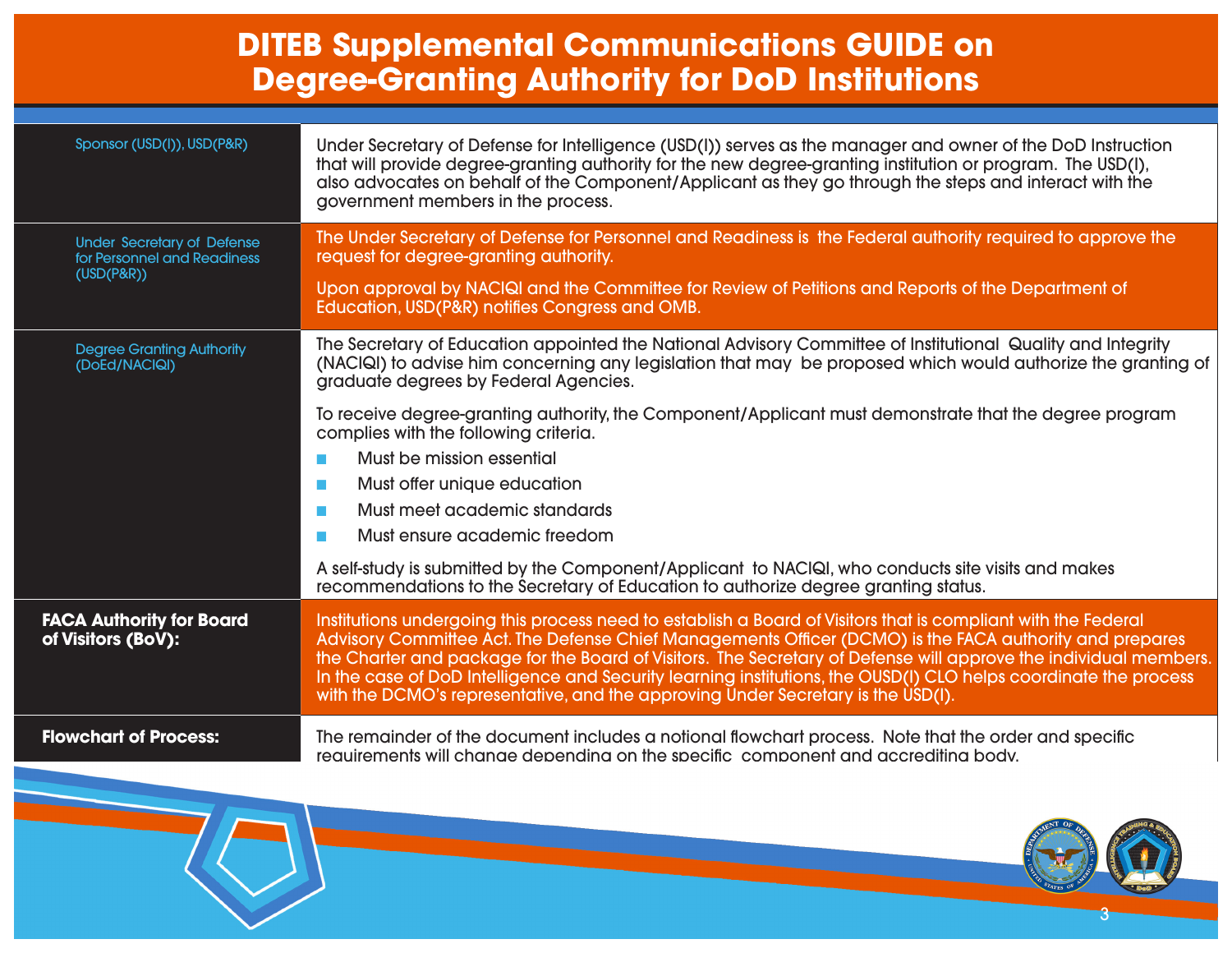



Degree-Granting Authority Process

i

MENT OF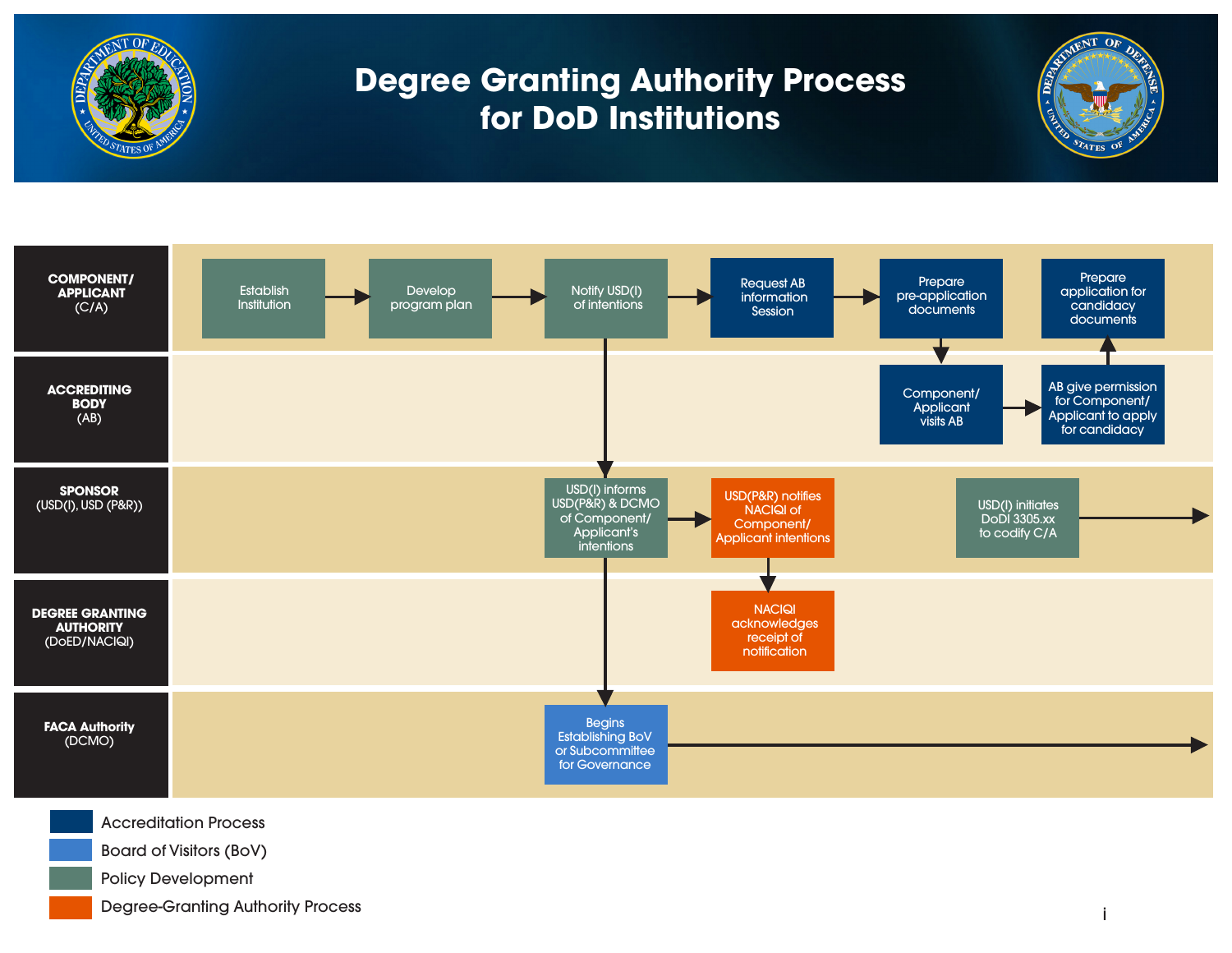**AENT OF** 

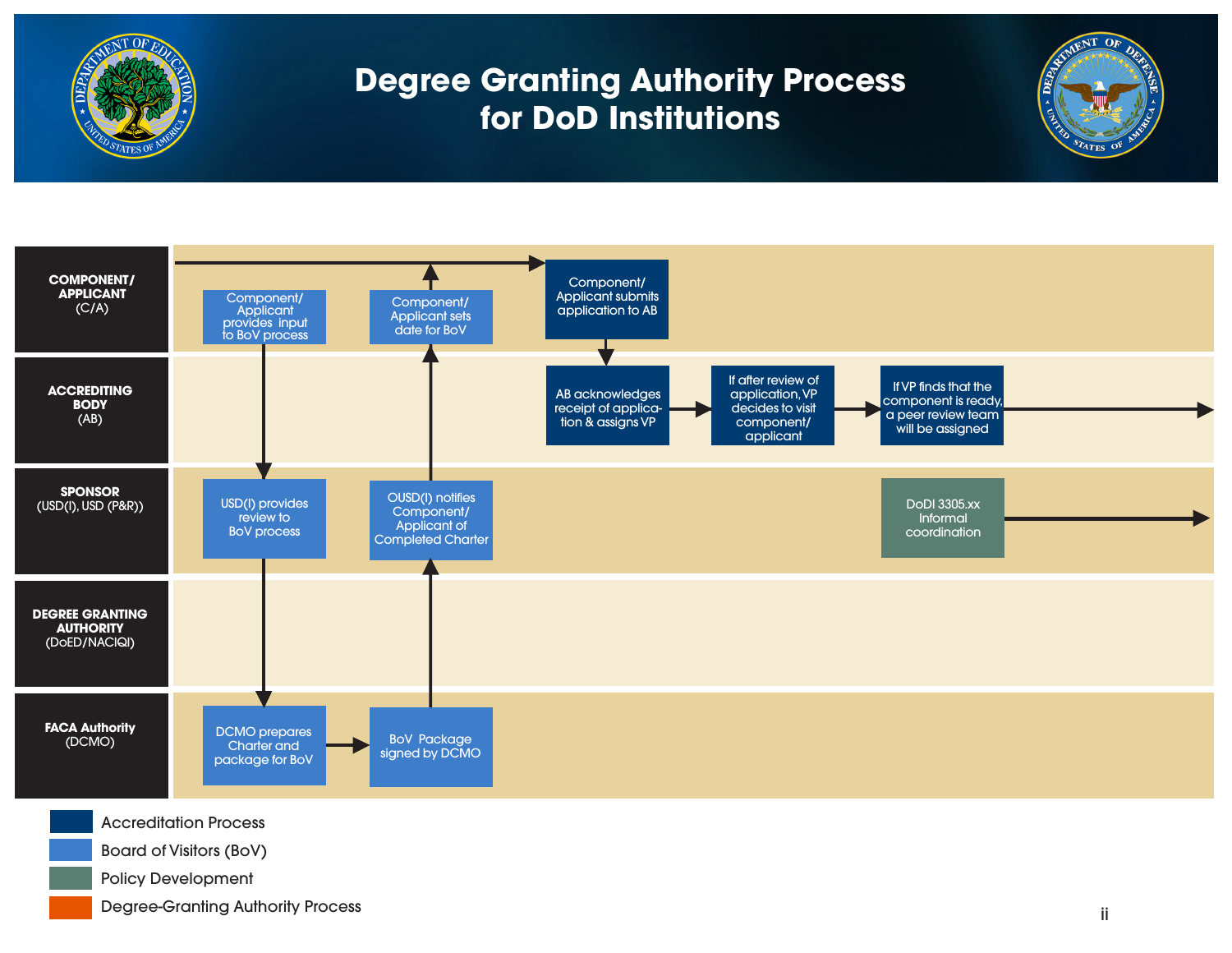

Degree-Granting Authority Process

**AENT OF**